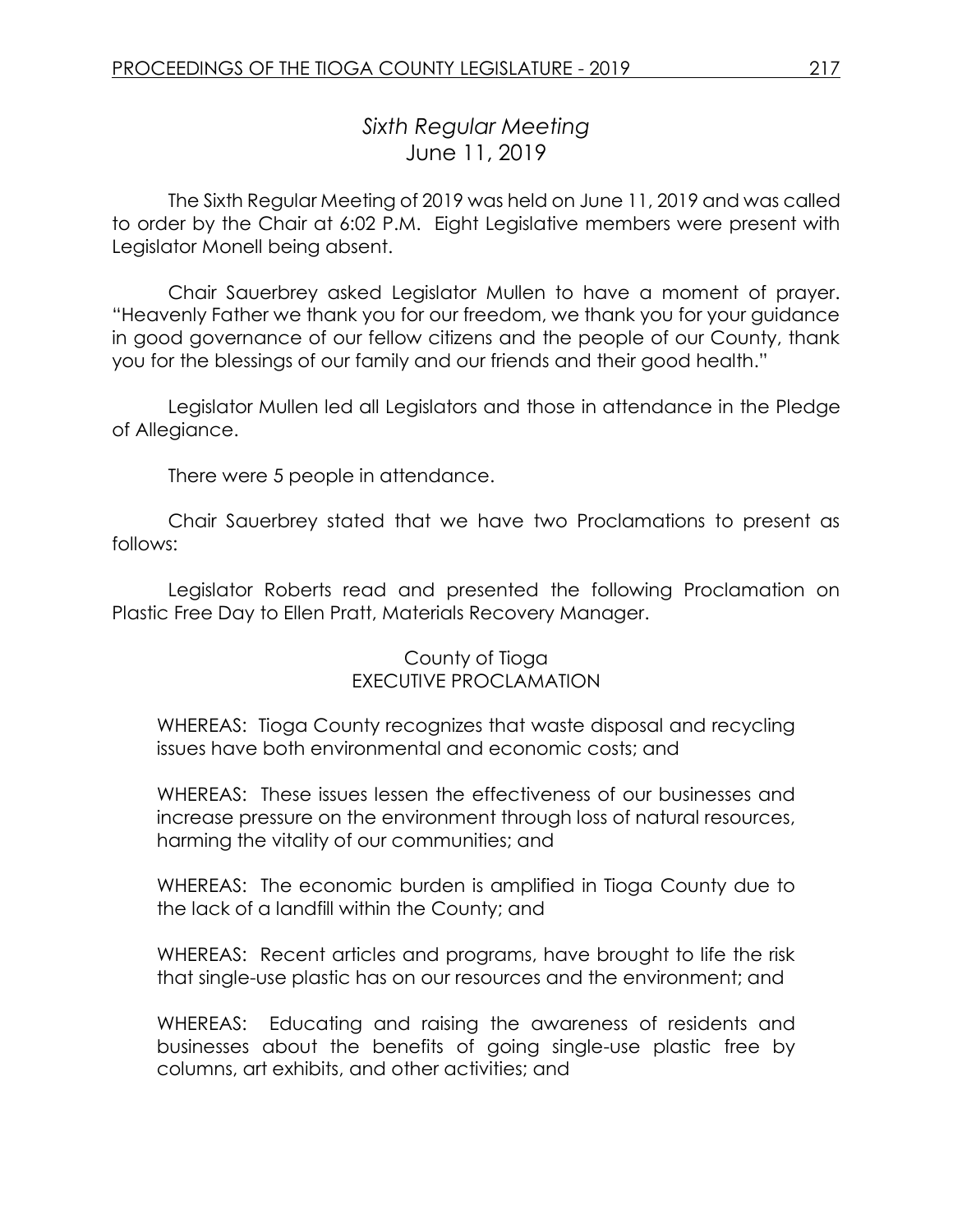WHEREAS: Each of us needs to do our part by taking personal responsibility to improve behaviors and practices by learning how we can reduce or even eliminate our usage of single-use plastics; and

WHEREAS: Both the Tioga County Sustainability Manager and Tioga County Public Health support these initiatives; therefore be it

RESOLVED: THAT THE TIOGA COUNTY LEGISLATURE does hereby proclaim the week of June 29, 2019 as

# PLASTIC FREE DAY

And urges all residents to take steps to educate themselves, their families, and the community about the role of reducing or even eliminating our usage of single-use plastics.

Ellen Pratt, Tioga County Sustainability Manager spoke. "First I would like to thank the Legislature for supporting us in having a Tioga County plastic fee day and I would like to share a little bit, I have been putting out articles in the local newspapers and we have had one TV news and we are going to be doing a couple of radio stations, talking about and educating about single use plastic and how you can save money in using mason jars or pyrex containers instead of bags or saran wrap.

"I put on your desks two reusable bags, one is one that came out of my Department and actually advertises the plastic free day and also has a flyer within it. The other one is donated by Taylor Garbage to support our Tioga County plastic free day. Feel free to take them with you and read the flyer that is in it that has a little more information on what we are doing. On June 29th we will be having an event at Tioga County Tourism where we will have cycled art work. We will have activities like test your recycling knowledge and test your knowledge on how to use Tioga County recycling website and other fun activities. Thank you again."

Legislator Standinger read and presented the following Proclamation on preventing vector-borne diseases to Lisa McCafferty, Public Health Director of the Tioga County Public Health Department.

# **COUNTY OF TIOGA EXECUTIVE PROCLAMATION**

WHEREAS: Summer in upstate New York is upon us and that means it is mosquito, flea, and tick season; and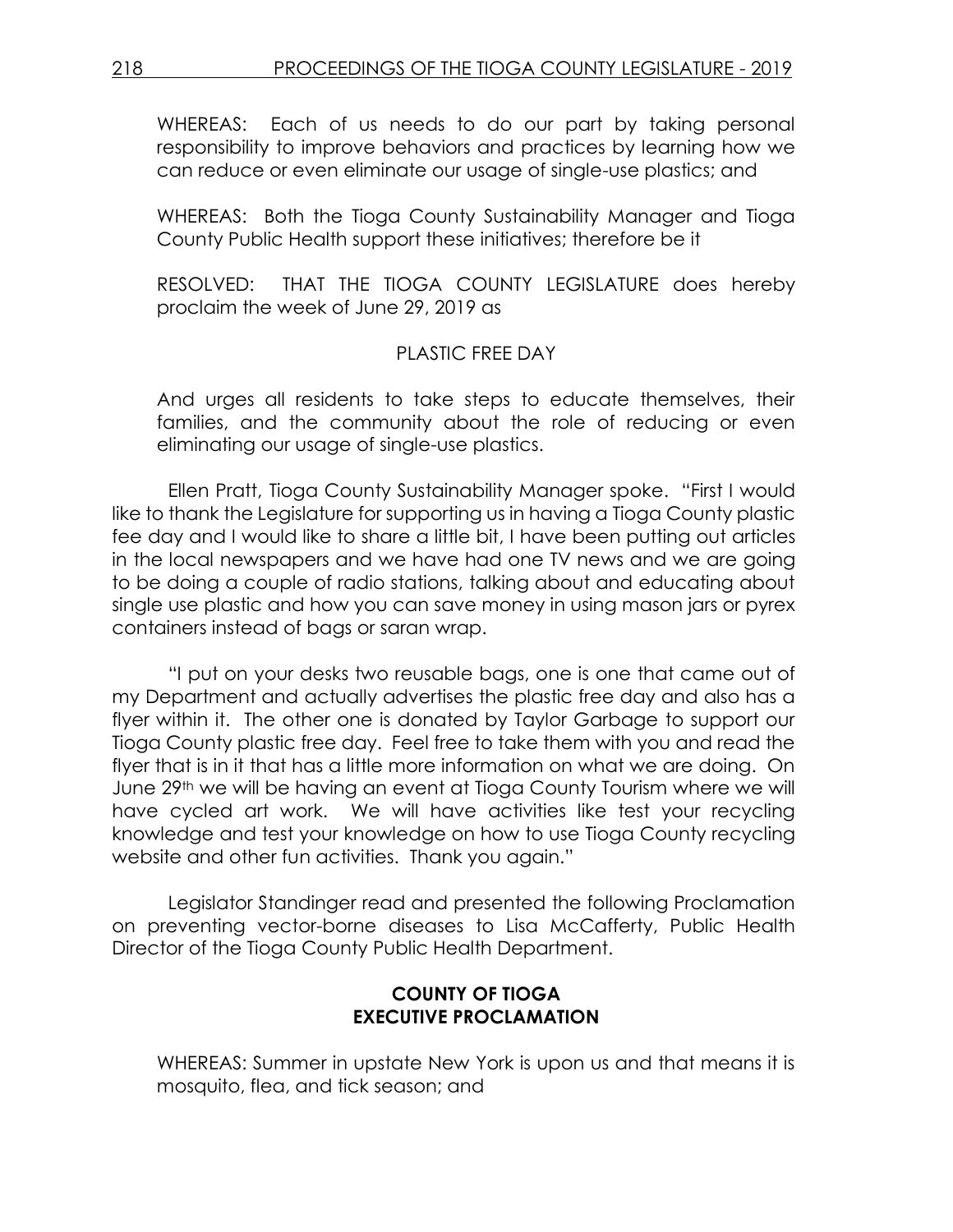WHEREAS: Vector-borne diseases account for more than 17% of all infectious diseases, causing more than 700,000 deaths annually. Vectorborne diseases have a long history of death and illness, including the "Great Plague" and malaria; and

WHEREAS: Nationally, cases of vector-borne diseases have tripled. Tioga County Public Health reports a steady climb in Lyme disease cases spread by deer ticks; and

WHEREAS: Vector-borne diseases are to be taken seriously as they can significantly impact the health of our community; and

WHEREAS: Vectors include mosquitos, fleas, and ticks, which are capable of spreading diseases through tiny bites which often go undetected; and

WHEREAS: Preventing mosquito, flea, and tick bites is important. This is as easy as using insect repellent, wearing long-sleeves, and checking for ticks on your body daily; therefore

THE TIOGA COUNTY LEGISLATURE recognizes the importance of preventing vector-borne disease and urges all the citizens of our county take action to protect themselves and their family.

Legislator Standinger spoke. "A couple of weeks ago I had several ticks on me and I had to go and get the antibiotic and I had the test done and apparently I am negative so that is good for me. I know a gentleman seated to my left who went through the Lyme disease issue and it is no fun so be careful around ticks."

Lisa McCafferty, Public Health Director spoke. "Good evening everyone. I guess after that, that kind of sums it up. It is out there, it is real, it happens, so we want you to enjoy your summer, but just be a little mindful if you see critters on you, any kind of critters, raccoons, ticks, fleas, whatever, they are all out there. Enjoy your summer. Thank you."

There was no privilege of the floor.

Legislator Sullivan made a motion to approve the minutes of May 14 and 23, 2019, seconded by Legislator Hollenbeck with Legislator Monell being absent and carried.

Chair Sauerbrey stated that all Legislative Committees met this month and the minutes are or will be on file with the Clerk of the Legislature.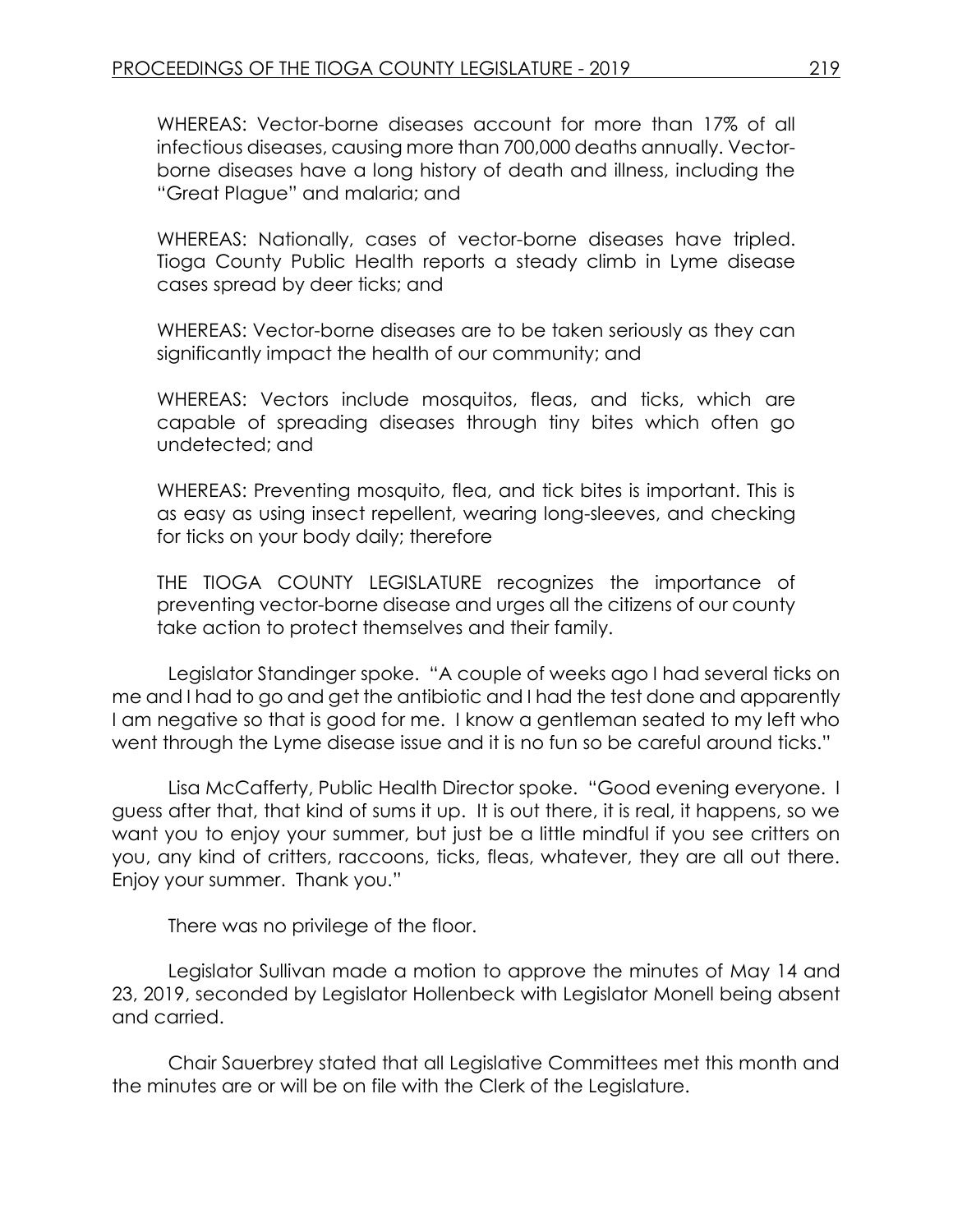Legislator Sullivan moved for the adoption of the following resolution, seconded by Legislator Hollenbeck.

| REFERRED TO: I        | ADMINISTRATIVE SERVICES COMMITTEE                                                    |
|-----------------------|--------------------------------------------------------------------------------------|
| RESOLUTION NO: 173-19 | OPPOSING SENATE BILL S1747 AND<br>ASSEMBLY BILL A3675<br>DRIVER'S LICENSE ACCESS AND |

WHEREAS: Holding a driver's license in New York State is a privilege, not a right; and

*PRIVACY ACT*

WHEREAS: The granting of a driver's license is a privilege for people who have followed the law and have proven themselves capable of operating an automobile; and

WHEREAS: This Legislature supports current statutes that authorize the issuance of driver's licenses to eligible individuals who enter the country in accordance with laws of the United States of America and New York State; and

WHEREAS: A bill known as the "Driver's License Access and Privacy Act" has been introduced in the New York State Senate (S.1747) and the New York State Assembly (A.3675) which, if enacted into law, would permit undocumented individuals who are present in the United States of America illegally under federal law to obtain a driver's license; and

WHEREAS: New York State presently suspends or revokes driver's licenses for various illegal acts, including non-payment of child support, delinquent taxes, and refusal to submit to a breathalyzer, yet this Act would reward illegal entry into the United States with a driver's license; and

WHEREAS: Adoption of the Act would create unacceptable security risks because:

- there is no guarantee the identity of undocumented individuals can be properly verified by the State of New York if the federal government has not issued a green card or visa, and the Act's proposed privacy protections may frustrate federal immigration enforcement efforts; and
- local Department of Motor Vehicles (DMV) offices do not have the expertise needed to determine the authenticity of foreign birth certificates, foreign passports, consular cards or to verify evidence of an undocumented individual's residency in the state; and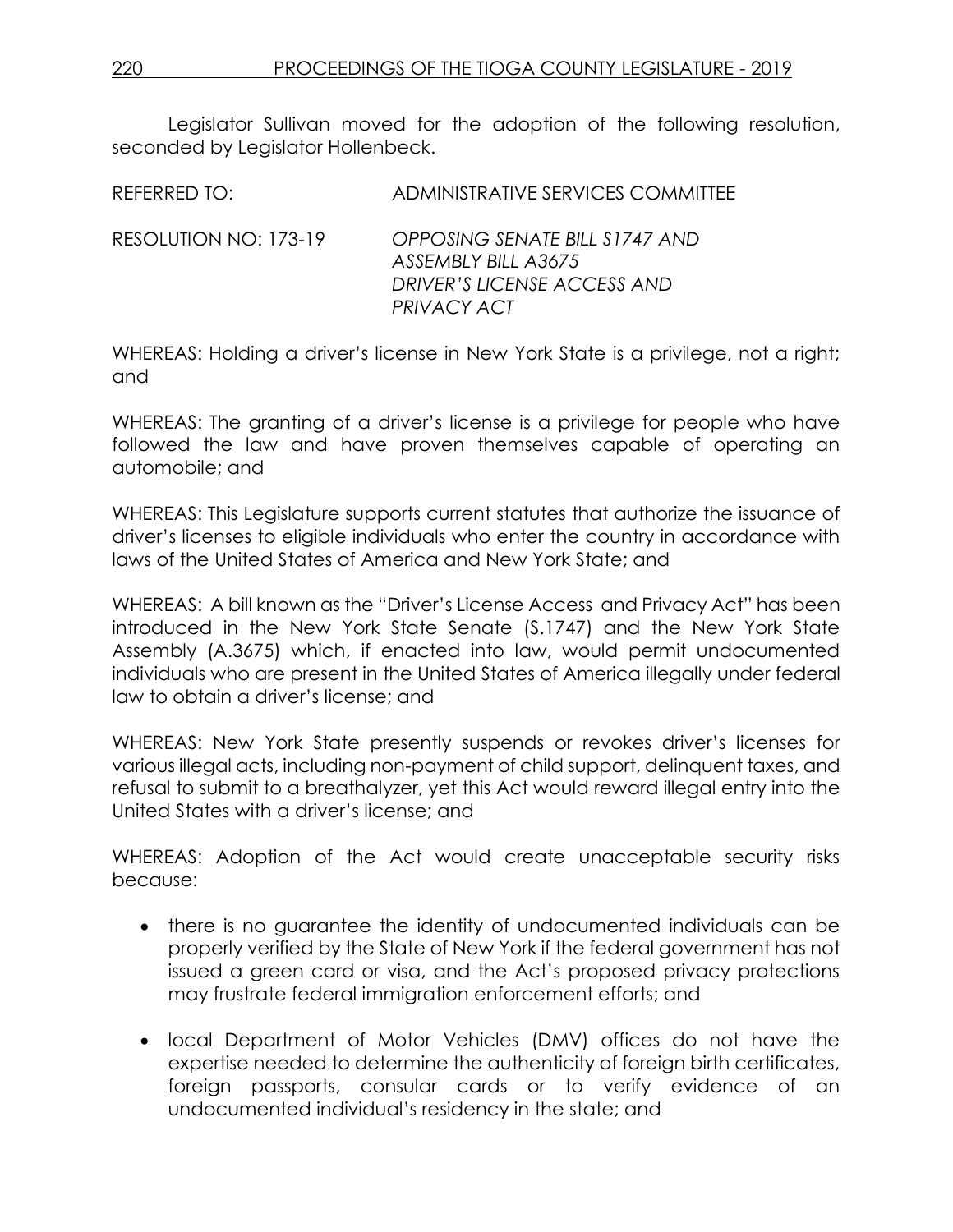- driver licenses can be used to obtain additional official identification documents intended only for United States citizens; and
- the Act would eliminate the NYS DMV's 2002 requirement that Social Security Numbers be verified with the Social Security Administration to confirm an applicant's full identity when obtaining a standard driver's license or non-driver ID, which requirement has led to the discovery of massive amounts of fraudulent activity, including identity theft, bank fraud, insurance fraud, and multiple licenses to avoid loss of driving privileges or active warrants; and

WHEREAS: There is no guarantee that passage of the Act would make New York State roads safer; and

WHEREAS: The approval of the Act would increase opportunities for voter fraud as illegal immigrants applying for a driver's license would be prompted by the NYS DMV's license registration system to register to vote, and there are currently no protections in the system that would prevent an illegal immigrant from registering to vote; and

WHEREAS: The Tioga County Legislature encourages all immigrants to pursue the path to legal citizenship, and recognizes and appreciates the efforts that immigrants must undertake to become United States citizens; and

WHEREAS: Legal immigrants are lawfully entitled to obtain a license or non-driver ID during their stay; and

WHEREAS: Our Administrative Services Committee, the Tioga County District Attorney Kirk O. Martin, Tioga County Sheriff Gary Howard, and Tioga County Clerk Andrea Klett have all recommended that this Legislature express its strong opposition to the adoption and enactment into law of the "Driver's License Access and Privacy Act"; now therefore be it

RESOLVED: That the Tioga County Legislature hereby opposes the adoption of the "Driver's License Access and Privacy Act" which would allow the issuance of licenses to undocumented individuals and create security risks, and because driving is a privilege, not a right; and be it further

RESOLVED: That the Clerk of this Board shall send a copy of this resolution to Governor Andrew M. Cuomo, Temporary President and Majority Leader of the Senate Andrea Stewart-Cousins, Speaker of the Assembly Carl E. Heastie, Senate Minority Leader John J. Flanagan, Assembly Minority Leader Brian M. Kolb, and our local State legislators.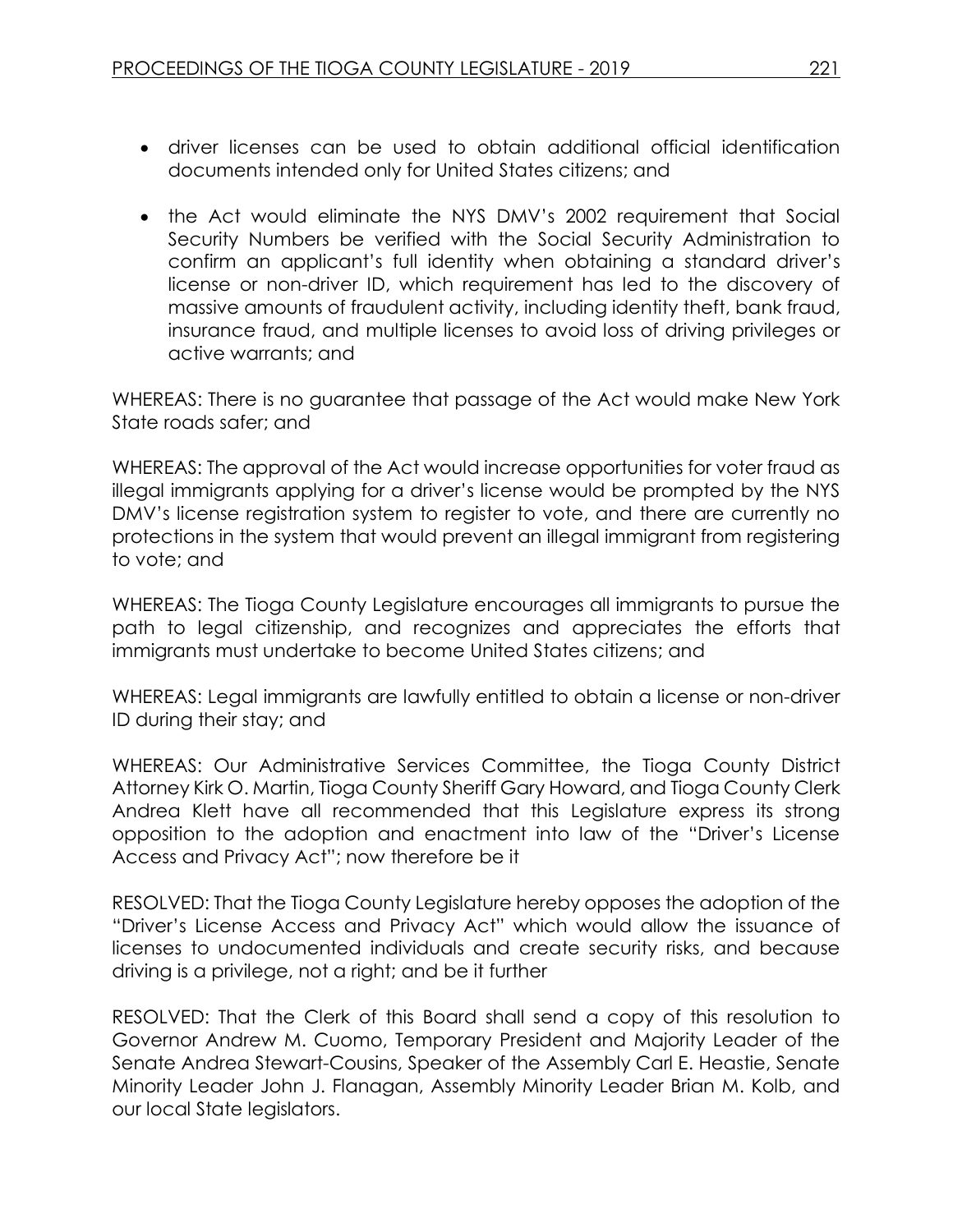Legislator Standinger spoke. "It seems like we are under assault by the lawmakers in Albany. This is probably the most poorly conceived idea that I have seen recently and if it gets through we are going to have problems as a result so I pray that somehow they inject some reasoning into their thinking and not pass this act."

ROLL CALL VOTE

Yes – Legislators Mullen, Sauerbrey, Roberts, Standinger, Sullivan, Weston, Balliet, and Hollenbeck.

No – None.

Absent – Legislator Monell.

RESOLUTION ADOPTED.

Legislator Standinger moved for the adoption of the following resolution, seconded by Legislator Sullivan.

| REFERRED TO:          | <b>HEALTH &amp; HUMAN SERVICES COMMITTEE</b>                                                                                          |
|-----------------------|---------------------------------------------------------------------------------------------------------------------------------------|
| RESOLUTION NO. 174–19 | AWARD BID FOR TRANSPORTATION SERVICES TO<br>EARLY INTERVENTION AND PRESCHOOL SPECIAL<br>EDUCATION CHILDREN'S PROGRAM<br>PUBLIC HEALTH |

WHEREAS: Bids have been received for the Provision of Transportation Services to Early Intervention and Pre-School Special Education Children; and

WHEREAS: Only one bid was received (pricing based on a one-way trip) and was opened on May 30, 2019, and the bid result was as follows:

Serafini Transportation Corp. Zone 1: \$49.21 (including monitor) Zone 2: \$66.12 (including monitor) Blending of Zone 1 & 2: \$53.81(including monitor)

and

WHEREAS: Funds have been included in the Public Health Department budget for this service; and

WHEREAS: Serafini Transportation Corp. has been determined to be the responsible bidder proposing the lowest unit price per child based on a one-way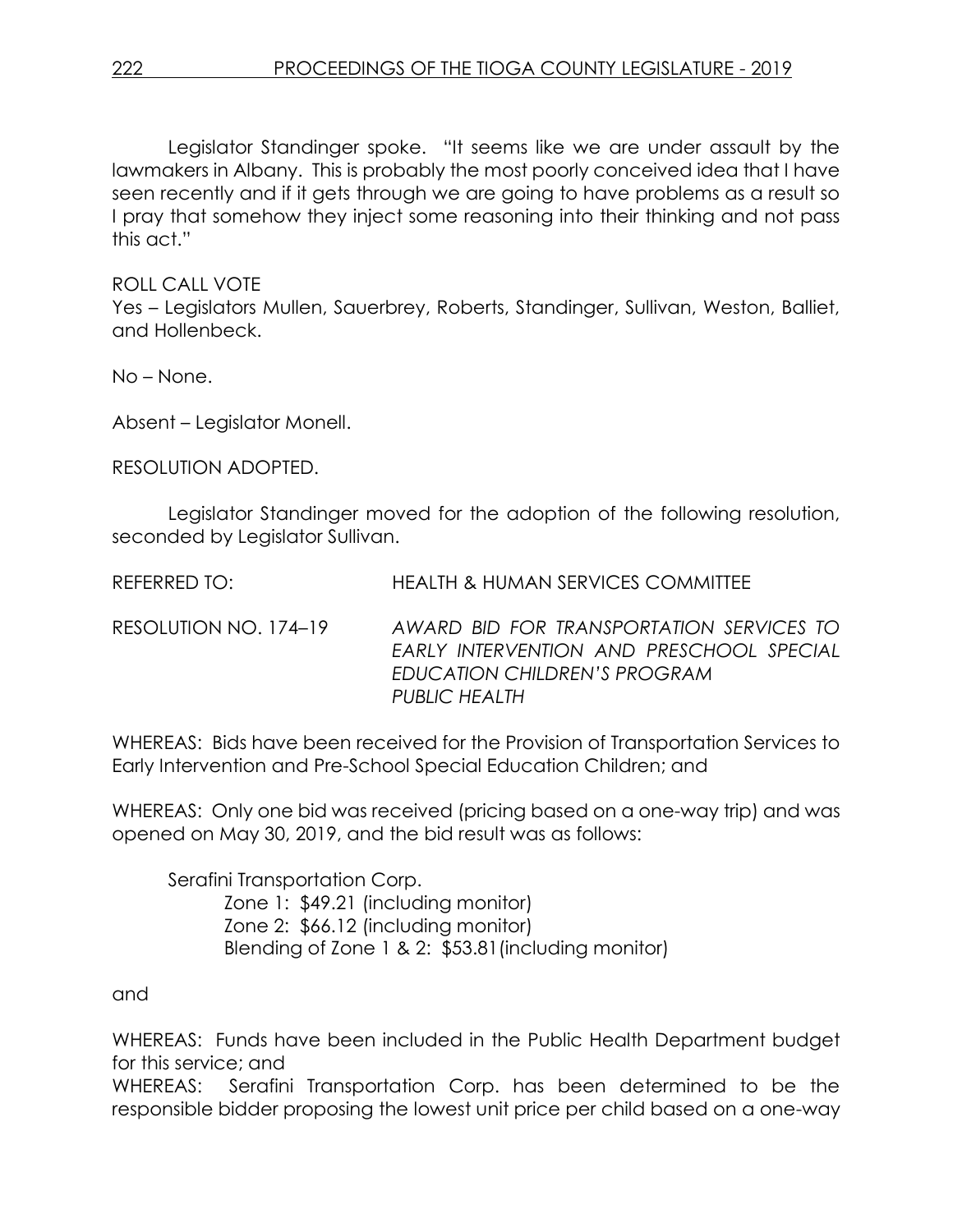transportation cost, and whose proposal complies with all provisions to render it formal and legal and whose proposal is considered to be in the best interest of Tioga County; and

WHEREAS: The Director of Public Health is in agreement with this determination in the provision of transportation of Tioga County's most vulnerable young citizens; therefore be it

RESOLVED: That the Tioga County Legislature authorize the Public Health Department to enter into a contract with Serafini Transportation Corp. for the Provision of Transportation Services to Early Intervention and Preschool Special Education Children based on stated stipulated cost of \$49.21 for Zone 1; \$66.12 for Zone 2; and \$53.81 for blended Zone 1 and Zone 2 per one-way trip for the period of July 1, 2019 through June 30, 2022.

## ROLL CALL VOTE

Yes – Legislators Mullen, Sauerbrey, Roberts, Standinger, Sullivan, Weston, Balliet, and Hollenbeck.

No – None.

Absent – Legislator Monell.

RESOLUTION ADOPTED.

Legislator Sullivan moved for the adoption of the following resolution, seconded by Legislator Hollenbeck.

REFERRED TO: FINANCE/LEGAL

RESOLUTION NO. 175-19 ACCEPT INDIGENT LEGAL SERVICES AWARD

WHEREAS: The Assigned Counsel Administrator's Office has been awarded The Statewide Expansion of the Hurrell-Harding Grant in the amount of \$2,313,043.26 to be spent from April 1, 2018 to March 31, 2023; and

WHEREAS: The 2019 Budget appropriation of \$154,202.88 for the first year was done 1/15/19; in order to fund the Public Defender's Office Expansion. Future year Budget Amendments will be done upon Budget Approval of NYS; therefore be it

RESOLVED: That the ILS Grant of \$2,313,043.26 be accepted and approved. ROLL CALL VOTE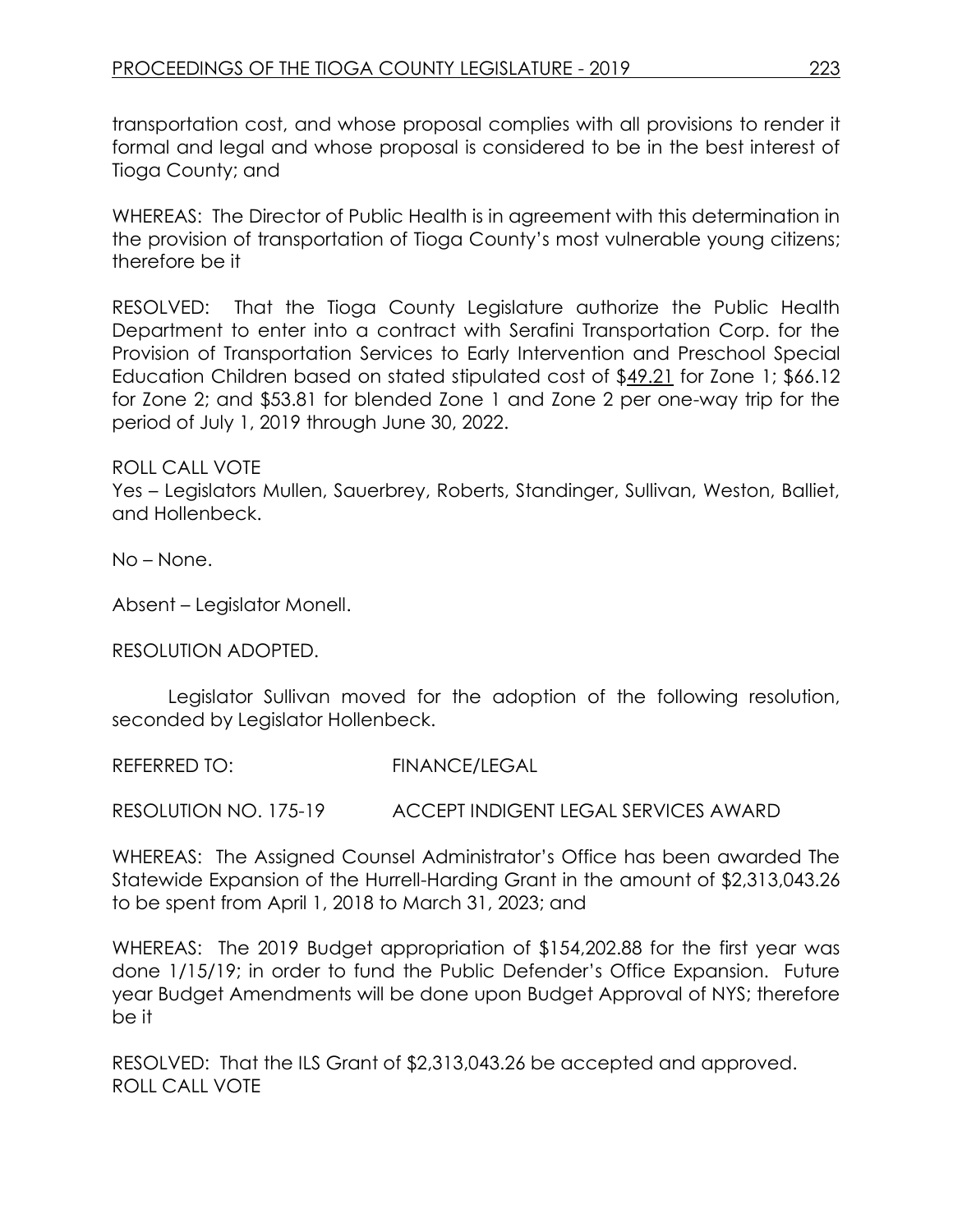Yes – Legislators Mullen, Sauerbrey, Roberts, Standinger, Sullivan, Weston, Balliet, and Hollenbeck.

No – None.

Absent – Legislator Monell.

RESOLUTION ADOPTED.

Legislator Mullen moved for the adoption of the following resolution, seconded by Legislator Hollenbeck.

REFERRED TO: PUBLIC SAFETY COMMITTEE

RESOLUTION NO. 176-19 *AUTHORIZE THE SUBMISSION OF HOMELAND SECURITY GRANT APPLICATION (SHSP19) OFFICE OF EMERGENCY SERVICES*

WHEREAS: The Office of Homeland Security has issued a grant of \$69,980 to the Tioga County Office of Emergency Services. The grant will be used for equipment, planning, and an emergency notification system. 25% of the monies will be appropriated to the Sheriff's Office (\$17,495) and 75% to Emergency Management (\$52,485); and

WHEREAS: County Policy #47 requires that a resolution be approved before any such grant application is submitted. However, due to the short notification period, the Tioga County Office of Emergency Services had to submit an application for this funding by May 15, 2019; therefore be it

RESOLVED: That the Tioga County Emergency Management Office be authorized to apply for this grant application, after the fact, to be in compliance with county policy.

ROLL CALL VOTE

Yes – Legislators Mullen, Sauerbrey, Roberts, Standinger, Sullivan, Weston, Balliet, and Hollenbeck.

No – None.

Absent – Legislator Monell.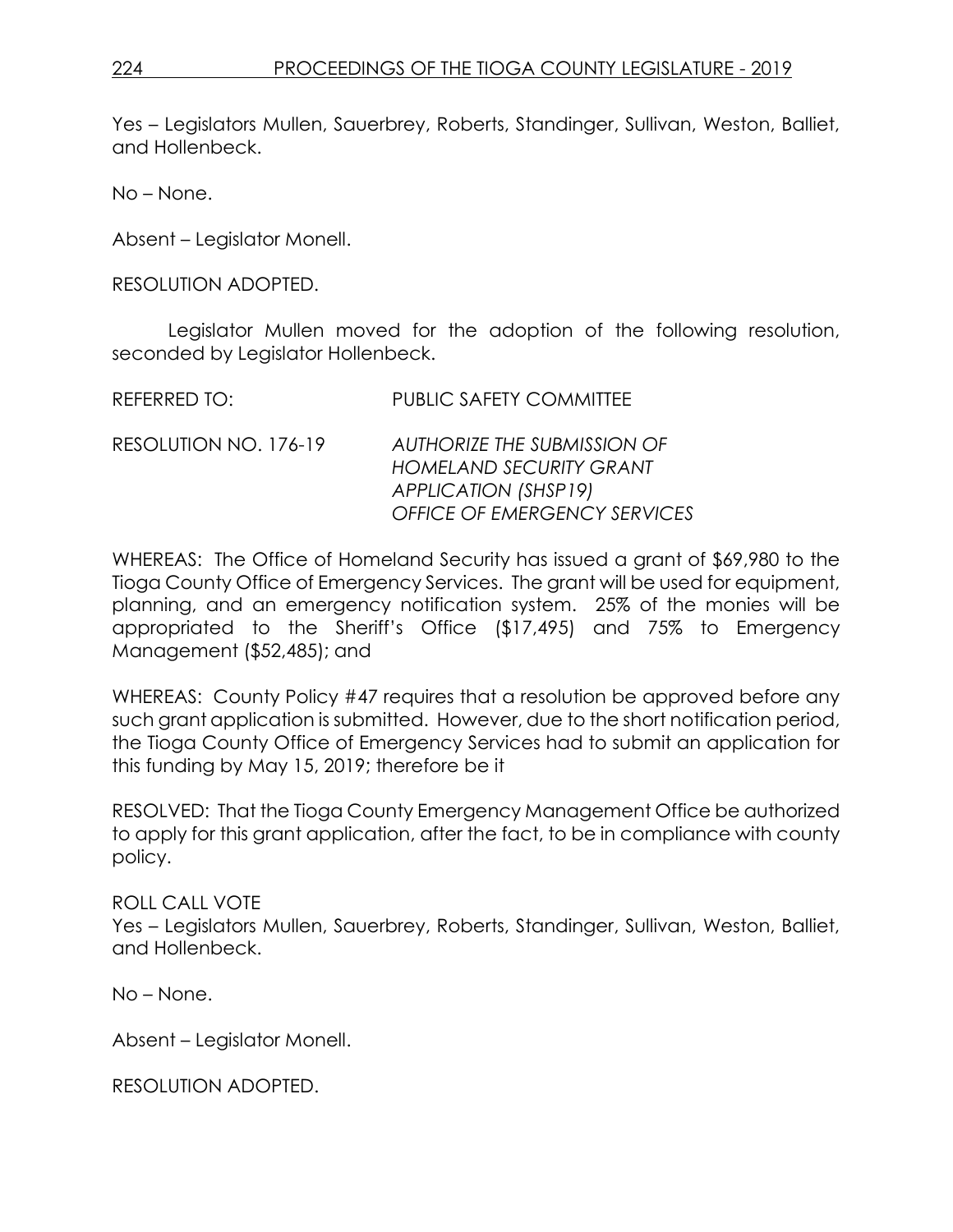Legislator Standinger moved for the adoption of the following resolution, seconded by Legislator Sullivan.

| REFERRED TO:          | HEALTH & HUMAN SERVICES COMMITTEE                    |
|-----------------------|------------------------------------------------------|
| RESOLUTION NO. 177-19 | APPROVE FUNDING<br>2019 YOUTH BUREAU PROGRAM FUNDING |

WHEREAS: The Tioga County Legislature approves Youth Bureau program funding which is 100% reimbursable from the New York State Office of Children and Family Services; and

WHEREAS: The Tioga County Youth Board has reviewed 2019 applications for funding which are consistent with guidelines previously presented to the Legislative Committee; now therefore be it

RESOLVED: That the following programs recommended by the Tioga County Youth Board for program year 2019 be approved by the Tioga County Legislature in the amounts indicated:

| Cornell Cooperative Extension 4H Summer Youth Enrichment \$4,000 |  |          |
|------------------------------------------------------------------|--|----------|
| Big Brothers Big Sisters Mentoring                               |  | \$3,000  |
| Village of Newark Valley Summer Rec                              |  | \$2,250  |
| Cornell Cooperative Extension Family Resource Center             |  | \$5,000  |
| Spencer Van-Etten Schools PAVE                                   |  | \$5,175  |
| Tioga Central Schools Summer Rec                                 |  | \$8,000  |
| Village of Waverly Summer Rec                                    |  | \$5,000  |
| Casa Trinity Teen Space                                          |  | \$2,880  |
| <b>Catholic Charities YES</b>                                    |  | \$4,500  |
| Kali's Klub House 7 Keys to Success                              |  | \$4,000  |
| Tioga County Boys and Girls Club Outreach                        |  | \$2,215  |
| <b>Total Allocations</b>                                         |  | \$46.020 |

#### ROLL CALL VOTE

Yes – Legislators Mullen, Sauerbrey, Roberts, Standinger, Sullivan, Weston, Balliet, and Hollenbeck.

No – None.

Absent – Legislator Monell.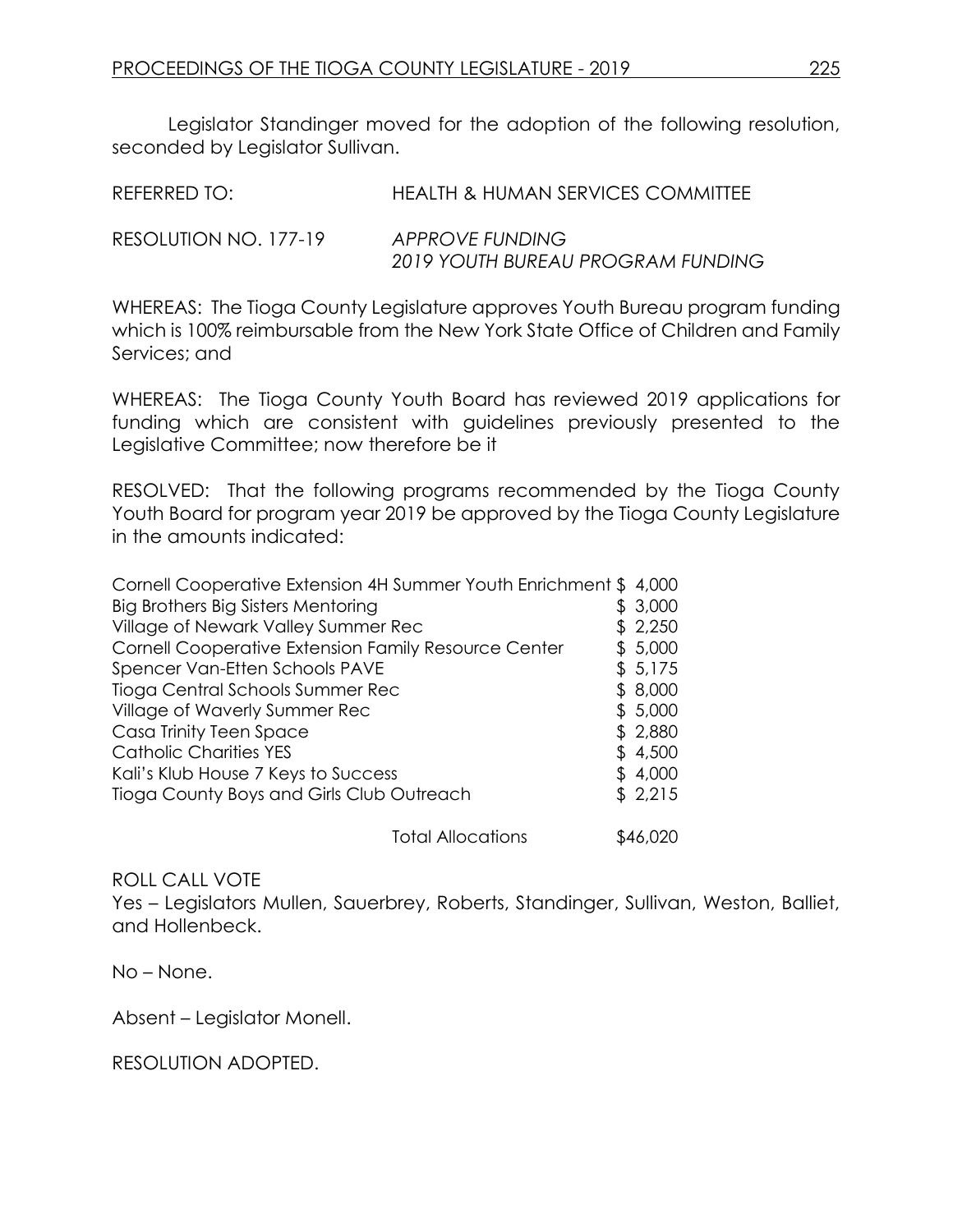Legislator Standinger moved for the adoption of the following resolution, seconded by Legislator Sullivan.

| REFERRED TO:          | HEALTH & HUMAN SERVICES COMMITTEE<br><b>FINANCE COMMITTEE</b> |
|-----------------------|---------------------------------------------------------------|
| RESOLUTION NO. 178–19 | AMEND BUDGET & APPROPRIATE FUNDS<br>PUBLIC HEALTH             |

WHEREAS: Tioga County Public Health has been awarded funding from the Floyd Hooker Foundation; and

WHEREAS: The funding is designated for car seats to support the Child Passenger Safety Program; and

WHEREAS: Amending of Budget and Appropriation of Funds requires Legislative approval; therefore be it

RESOLVED: That funding be appropriated as follows:

From: A4053 422800 Public Health: Local Grants \$ 5,000

To: A4053 540640 Public Health: Supplies \$ 5,000

ROLL CALL VOTE

Yes – Legislators Mullen, Sauerbrey, Roberts, Standinger, Sullivan, Weston, Balliet, and Hollenbeck.

No – None.

Absent – Legislator Monell.

#### RESOLUTION ADOPTED.

Legislator Weston moved for the adoption of the following resolution, seconded by Legislator Sullivan.

REFERRED TO: ED&P COMMITTEE

RESOLUTION NO. 179-19 AUTHORIZATION TO SUBMIT APPLICATION TO NEW YORK HOMES AND COMMUNITY RENEWAL FOR FUNDING AND TO ADMINISTER A 2019 NEW YORK MAIN STREET PROGRAM FOR THE 2019 OWEGO – NORTH AVENUE REVITALIZATION PROGRAM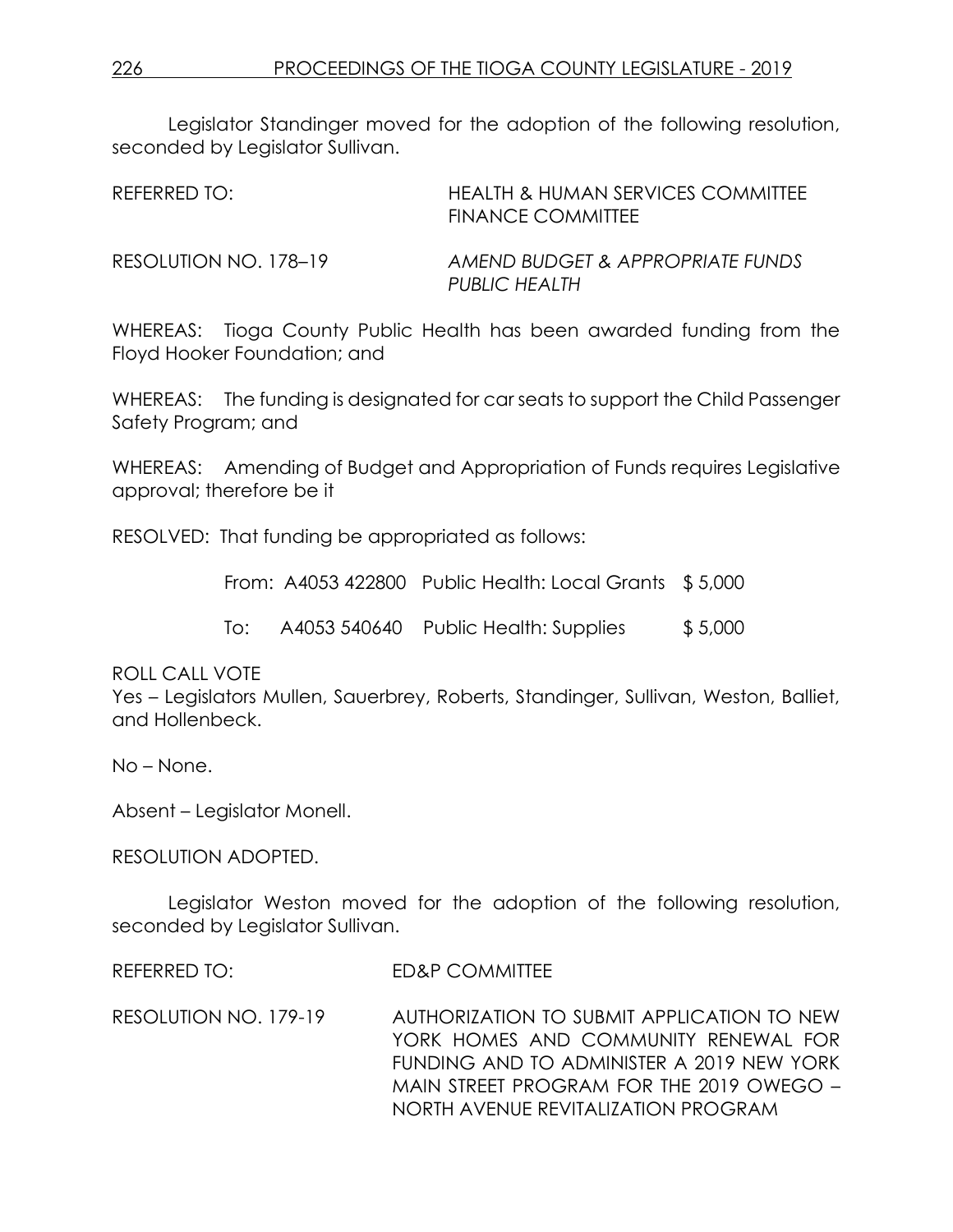WHEREAS: Per Resolution 94-14, Tioga County Economic Development and Planning desires to apply for up to \$500,000.00 in financial assistance through the 2019 Consolidated Funding Application under the 2019 New York Main Street Program; and

WHEREAS: The application proposes funding to assist property owners to complete interior and exterior building renovations to targeted, contiguous downtown "main street" buildings including 53 through 88 North Avenue and 177 and 185 Main Street from the Main Street area along North Avenue to Temple Street in the downtown central business district of the Village of Owego; and

WHEREAS: The proposed funding will contribute to the ongoing community revitalization efforts; and

WHEREAS: The grant application requires that the applicant obtain the approval and endorsement of the governing body of the municipality making application and in which the project will be located; and

WHEREAS: The Village of Owego is in support of this application to the 2019 New York Main Street program for revitalization of commercial and residential properties that make up the "Main Street" including 53 through 88 North Avenue and 177 and 185 Main Street from the Main Street area along North Avenue to Temple Street in the downtown central business district of the Village of Owego; therefore be it

RESOLVED: That the Tioga County Legislature approves and endorses the 2019 New York Main Street Program grant application for assistance prepared and to be submitted by the Tioga County Economic Development and Planning Office.

# ROLL CALL VOTE

Yes – Legislators Mullen, Sauerbrey, Roberts, Standinger, Sullivan, Weston, Balliet, and Hollenbeck.

No – None.

Absent – Legislator Monell.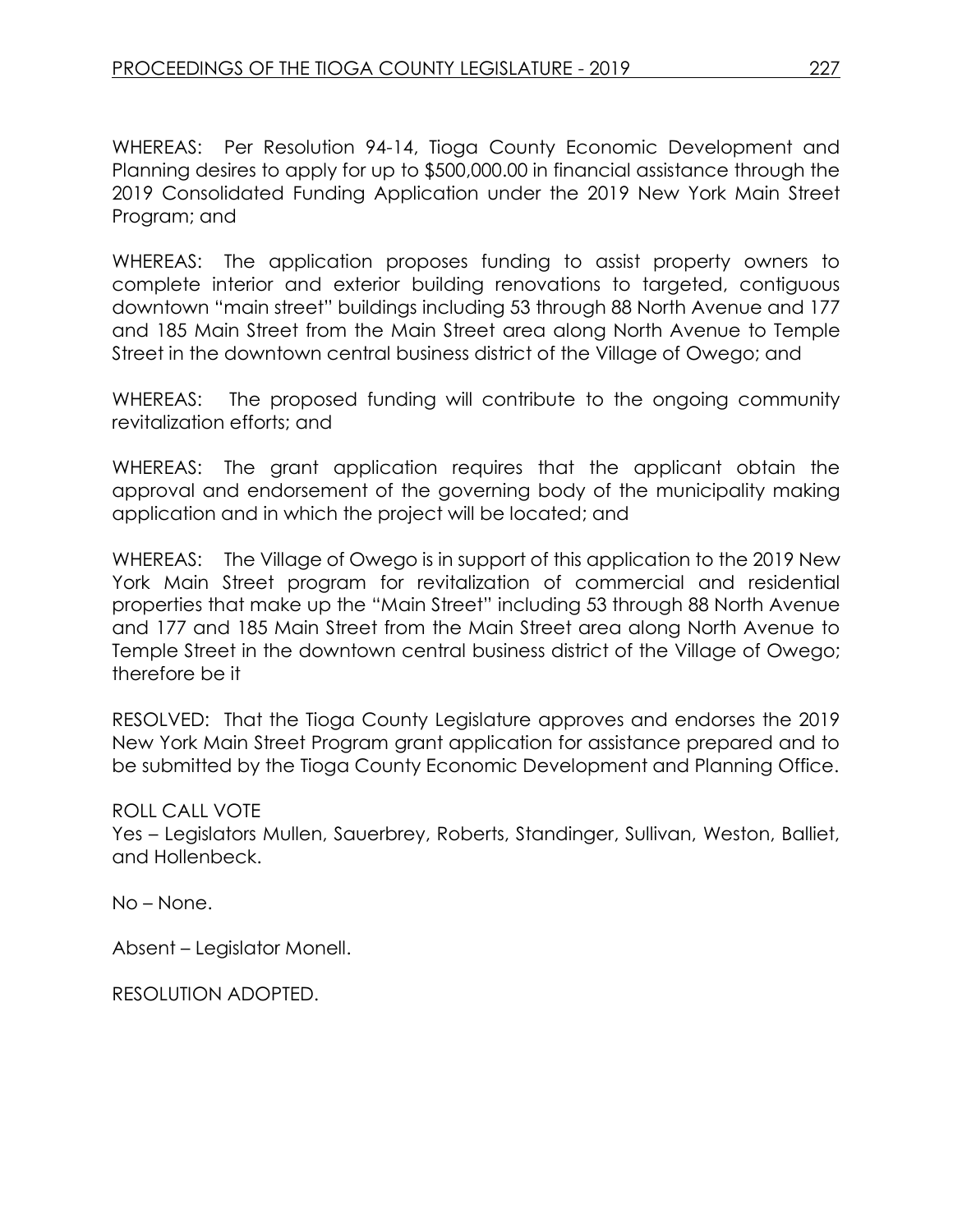Legislator Weston moved for the adoption of the following resolution, seconded by Legislator Hollenbeck.

REFERRED TO: ED&P COMMITTEE

RESOLUTION NO. 180–19 *APPOINT MEMBER TO THE TIOGA COUNTY INDUSTRIAL DEVELOPMENT AGENCY (TCIDA)*

WHEREAS: Pursuant to §856(2) of the General Municipal Law the members of the Tioga County Industrial Development Agency (TCIDA) serve at the pleasure of the Legislature without a term until they either resign or are replaced by the Legislature; and

WHEREAS: Kevin Dougherty has resigned from the Tioga County Industrial Development Agency Board of Directors effective April 29, 2019; and

WHEREAS: The Tioga County Industrial Development Agency (TCIDA) Board of Directors desires to fill this vacant position; and

WHEREAS: Eric Knolles has expressed a desire to serve on the Tioga County Industrial Development Agency (TCIDA); therefore be it

RESOLVED: That the Tioga County Legislature, on its own behalf, as well as on behalf of the citizens of Tioga County, express sincere gratitude to Kevin Dougherty for his loyal service to the residents of Tioga County; and be it further

RESOLVED: That the Tioga County Legislature hereby appoints Eric Knolles to replace Kevin Dougherty's position on the Tioga County Industrial Development Agency Board of Directors effective June 12<sup>th</sup>, 2019.

ROLL CALL VOTE

Yes – Legislators Mullen, Sauerbrey, Roberts, Standinger, Sullivan, Weston, Balliet, and Hollenbeck.

No – None.

Absent – Legislator Monell.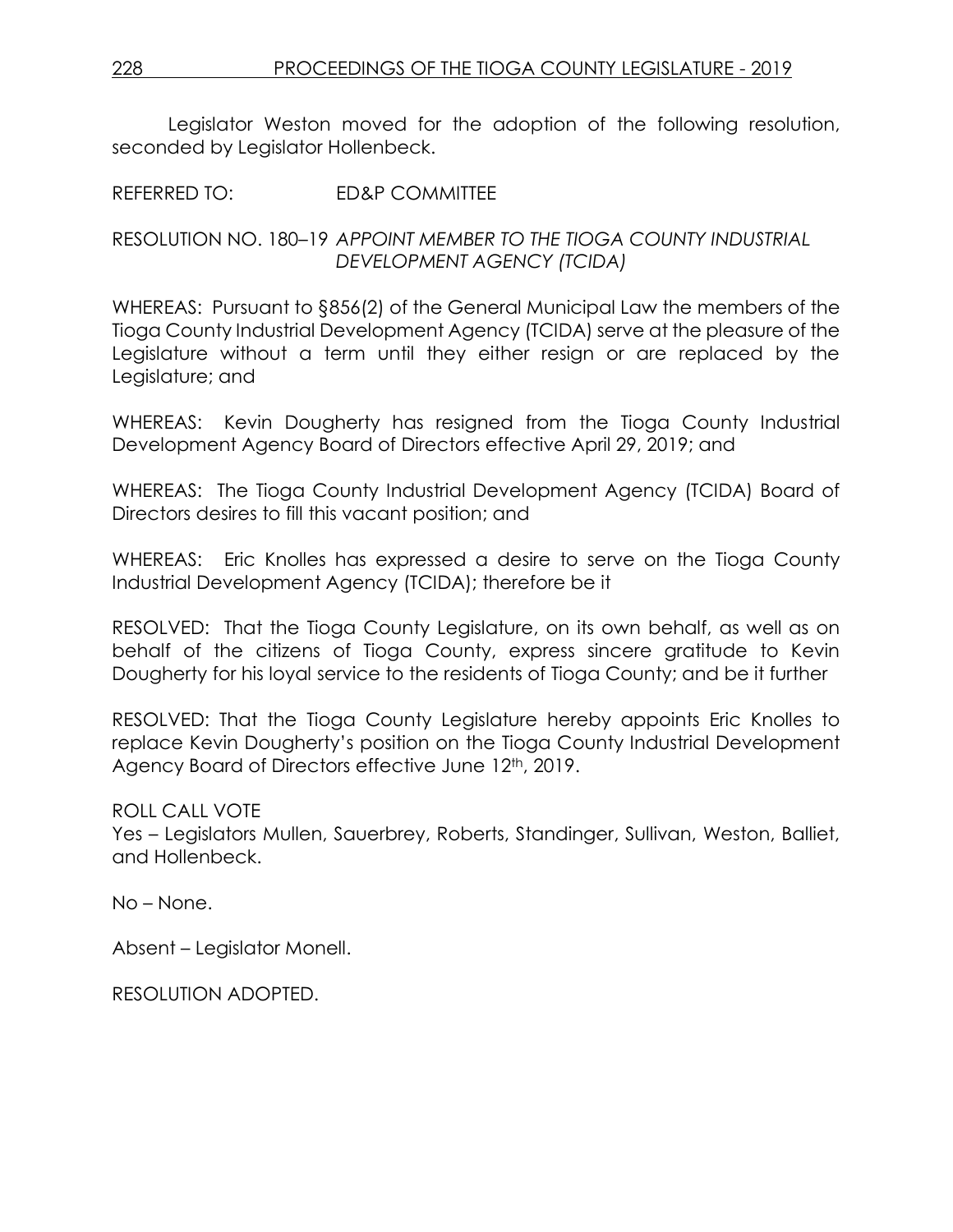Legislator Hollenbeck moved for the adoption of the following resolution, seconded by Legislator Sullivan.

| REFERRED TO:          | PERSONNEL COMMITTEE                                                                                                        |
|-----------------------|----------------------------------------------------------------------------------------------------------------------------|
| RESOLUTION NO. 181-19 | ESTABLISH FEE STRUCTURE FOR ONLINE AND<br>IN PERSON APPLICATION FEES FOR CIVIL<br><i>SERVICE EXAMINATIONS</i><br>PERSONNEL |

WHEREAS: Tioga County Department of Personnel & Civil Service is preparing to launch an online application portal to the public; and

WHEREAS: Part of the online feature will include the ability for applicants to electronically pay for application submissions tied to civil service examinations; and

WHEREAS: Due to transaction fees associated with online payments, there is a need to establish a fee structure for both online and in person application fees for civil service examinations; therefore be it

RESOLVED: That the Tioga County Legislature authorizes the following fee structure be established as of June 12, 2019, for applications associated with civil service examinations:

| <b>Online Application Submissions:</b> | \$16.00 (non-uniform exams)<br>\$26.00 (uniform exams) |
|----------------------------------------|--------------------------------------------------------|
| In Person Application Submissions:     | \$15.00 (non-uniform exams)<br>\$25.00 (uniform exams) |

#### ROLL CALL VOTE

Yes – Legislators Mullen, Sauerbrey, Roberts, Standinger, Sullivan, Weston, Balliet, and Hollenbeck.

No – None.

Absent – Legislator Monell.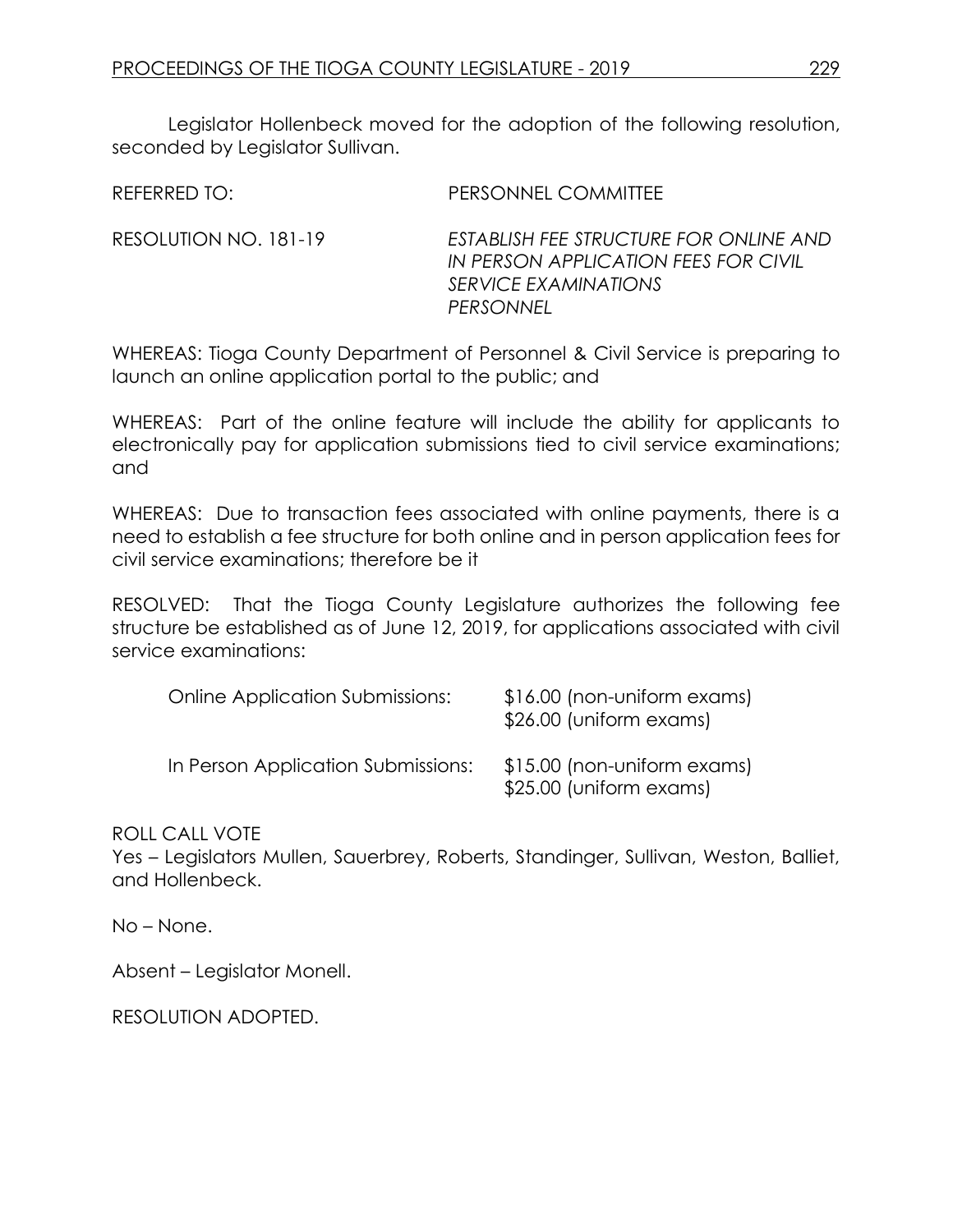Legislator Hollenbeck moved for the adoption of the following resolution, seconded by Legislator Weston.

REFERRED TO: PERSONNEL COMMITTEE

RESOLUTION NO 182-19 *AMEND RESOLUTION 50-94 AS AMENDED BY RESOLUTION 361-01, AS AMENDED BY RESOLUTION 260-09, AS AMENDED BY RESOLUTION 186-10, AS AMENDED BY 223-13: RETIREE HEALTH INSURANCE CONTRIBUTIONS*

WHEREAS: Resolution 50-94 established contributions for retirees eligible under Section IV.A. of Employee Handbook Policy "Orientation/Exit Interviews/Recruitment/Retirement" (formerly Policy # 3) at \$5.00 or \$7.50 per month; and

WHEREAS: Resolution 361-01 increased those same retirees' contributions to \$10.00 or \$15.00 per month; and

WHEREAS: Resolution 260-09 increased those same retirees' contributions to \$20.00 or \$25.00 per month; and

WHEREAS: Resolution 186-10 required retirees under Section IV.A. who continued to carry the more expensive Excellus Blue Cross Blue Shield Classic Blue plan to pay \$20.00 or \$25.00 per month plus the difference between the monthly premiums of the Excellus Classic Blue product and the Excellus PPO Option H-Split Product; and

WHEREAS: Resolution 223-13 required Medicare eligible retirees and spouses of retirees who are Medicare eligible to change to a Medicare Supplemental Plan effective January 1, 2014 and set the contribution rate for those retirees eligible under Section IV.A. at \$20.00 per month for retiree coverage or \$40.00 per month for retiree and spouse coverage; and

WHEREAS: The Excellus PPO Option H-Split contributions for retirees eligible under Section IV.A. has remained at \$20.00 or \$25.00 per month since 2009; and

WHEREAS: Health insurance costs continue to increase; therefore be it

RESOLVED: That effective January 1, 2020 retirees eligible under Section IV.A. be required to pay 2% of the monthly premium of individual coverage or 2% of the monthly premium of family coverage.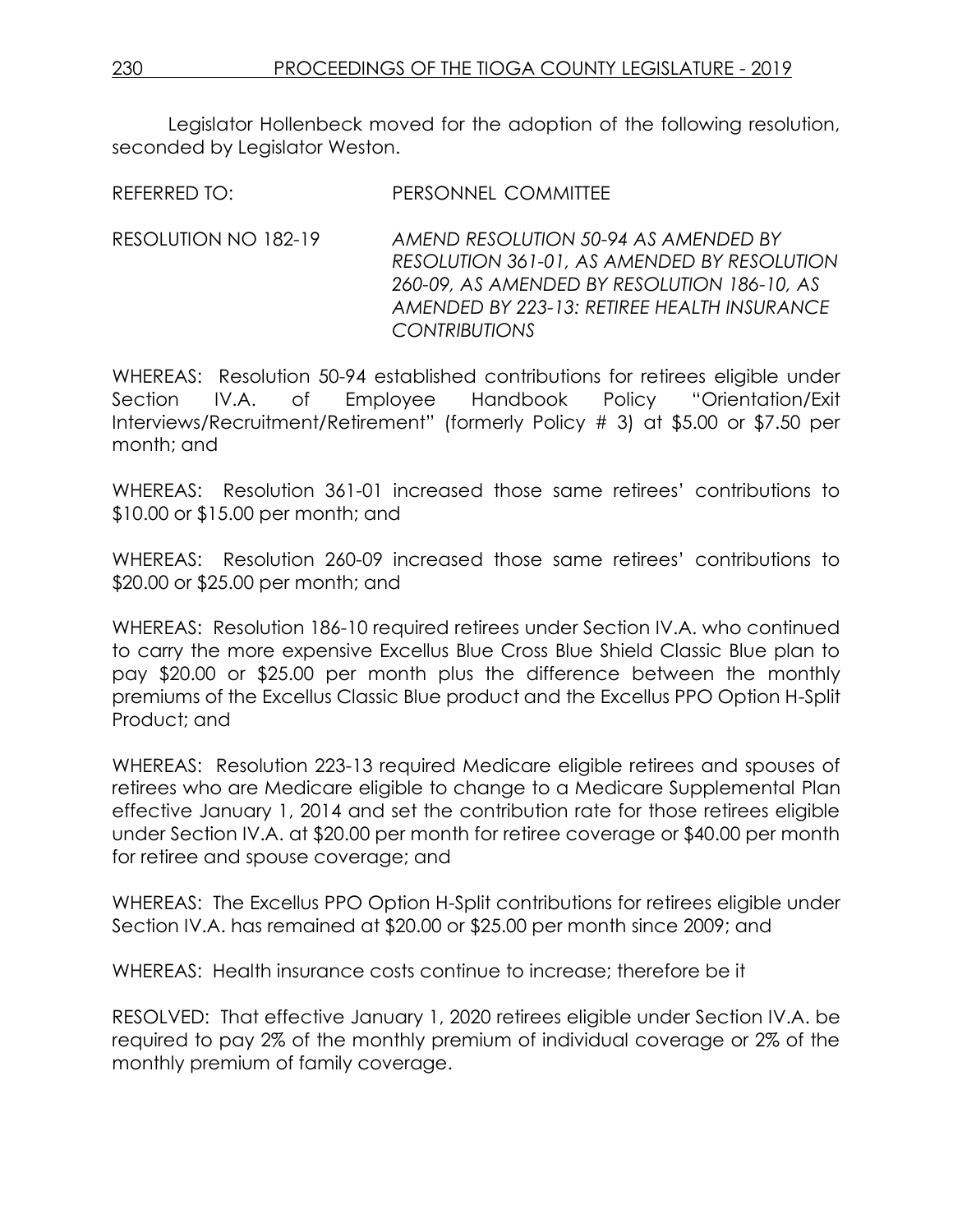ROLL CALL VOTE

Yes – Legislators Mullen, Sauerbrey, Roberts, Standinger, Sullivan, Weston, Balliet, and Hollenbeck.

No – None.

Absent – Legislator Monell.

RESOLUTION ADOPTED.

Legislator Hollenbeck moved for the adoption of the following resolution, seconded by Legislator Weston.

REFERRED TO: PERSONNEL COMMITTEE

RESOLUTION NO 183-19 *AMEND RESOLUTION 277-13 RETIREE HEALTH PLANS*

WHEREAS: Resolution 277-13 provided that effective January 1, 2014 CSEA and Non-Union employees who qualified for health insurance upon retirement and who were not yet Medicare eligible shall only have the choice of Excellus Blue Cross Blue Shield Classic Blue Indemnity, if eligible as an active employee, or PPO Option H-Split coverage; and

WHEREAS: All other active employee groups have eliminated the Classic Blue plan and only have the option of PPO Option H-Split coverage, if not Medicare eligible, upon retirement; and

WHEREAS: The Classic Blue plan does not provide any cost containment features such as case management or disease management; and

WHEREAS: The PPO Option H-Split plan provides excellent coverage and is a less expensive plan; and

WHEREAS: Health insurance costs continue to increase; therefore be it

RESOLVED: That Resolution 277-13 is hereby amended to indicate that effective January 1, 2020 non-Medicare eligible retirees shall only have the option of Excellus Blue Cross Blue Shield PPO Option H-Split plan.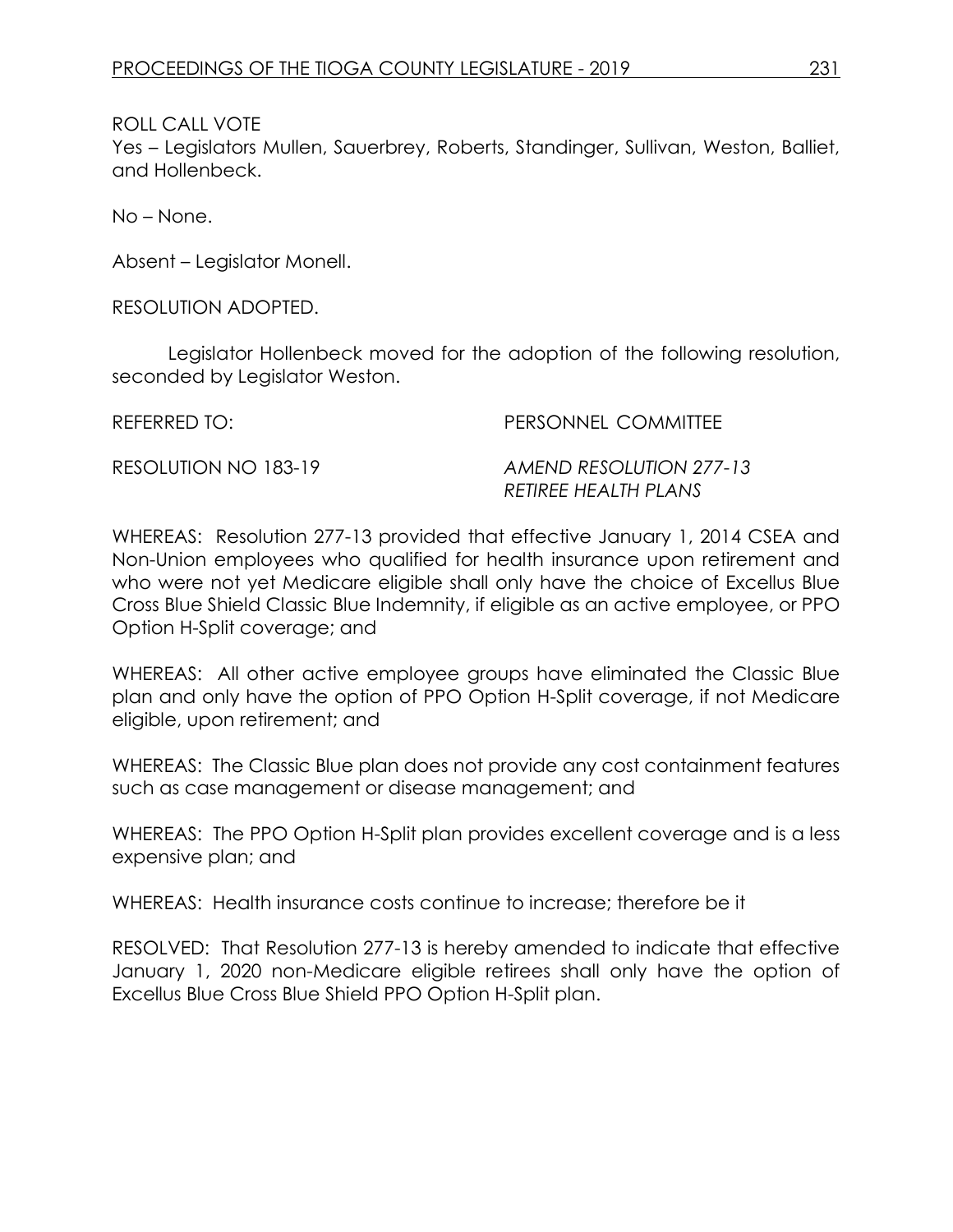ROLL CALL VOTE

Yes – Legislators Mullen, Sauerbrey, Roberts, Standinger, Sullivan, Weston, Balliet, and Hollenbeck.

No – None.

Absent – Legislator Monell.

RESOLUTION ADOPTED.

Legislator Standinger moved for the adoption of the following resolution, seconded by Legislator Sullivan.

| REFERRED TO:          | HEALTH AND HUMAN SERVICES PERSONNEL<br><b>COMMITTEE</b>                                                                     |
|-----------------------|-----------------------------------------------------------------------------------------------------------------------------|
| RESOLUTION NO. 184-19 | AUTHORIZATION TO CREATE AND FILL ONE,<br><b>FULL TIME SENIOR SUPPORT INVESTIGATOR</b><br><b>POSITION</b><br>SOCIAL SERVICES |

WHEREAS: Legislative approval is required for the creation of new positions and position reclassifications; and

WHEREAS: The Commissioner of Social Services has discussed succession plans and staffing needs for the Support & Collection unit with the Personnel Officer; and

WHEREAS: A promotional examination was recently conducted for the title Senior Support Investigator; therefore be it

RESOLVED: That the Tioga County Legislature authorizes the creation and filling of one, full-time Senior Support Investigator position (CSEA salary grade IX) effective June 22, 2019; and be it further

RESOLVED: That the Commissioner of Social Services shall be authorized to accomplish this by reclassifying one, full-time Support Investigator (CSEA salary grade VII) position to the title of Senior Support Investigator upon an appointment from the current civil service eligible list, effective June 22, 2019; and be it further

RESOLVED: That the Senior Support Investigator position is reflective of an annual salary increase of \$4,152, but shall not represent an increase to the department's full time headcount.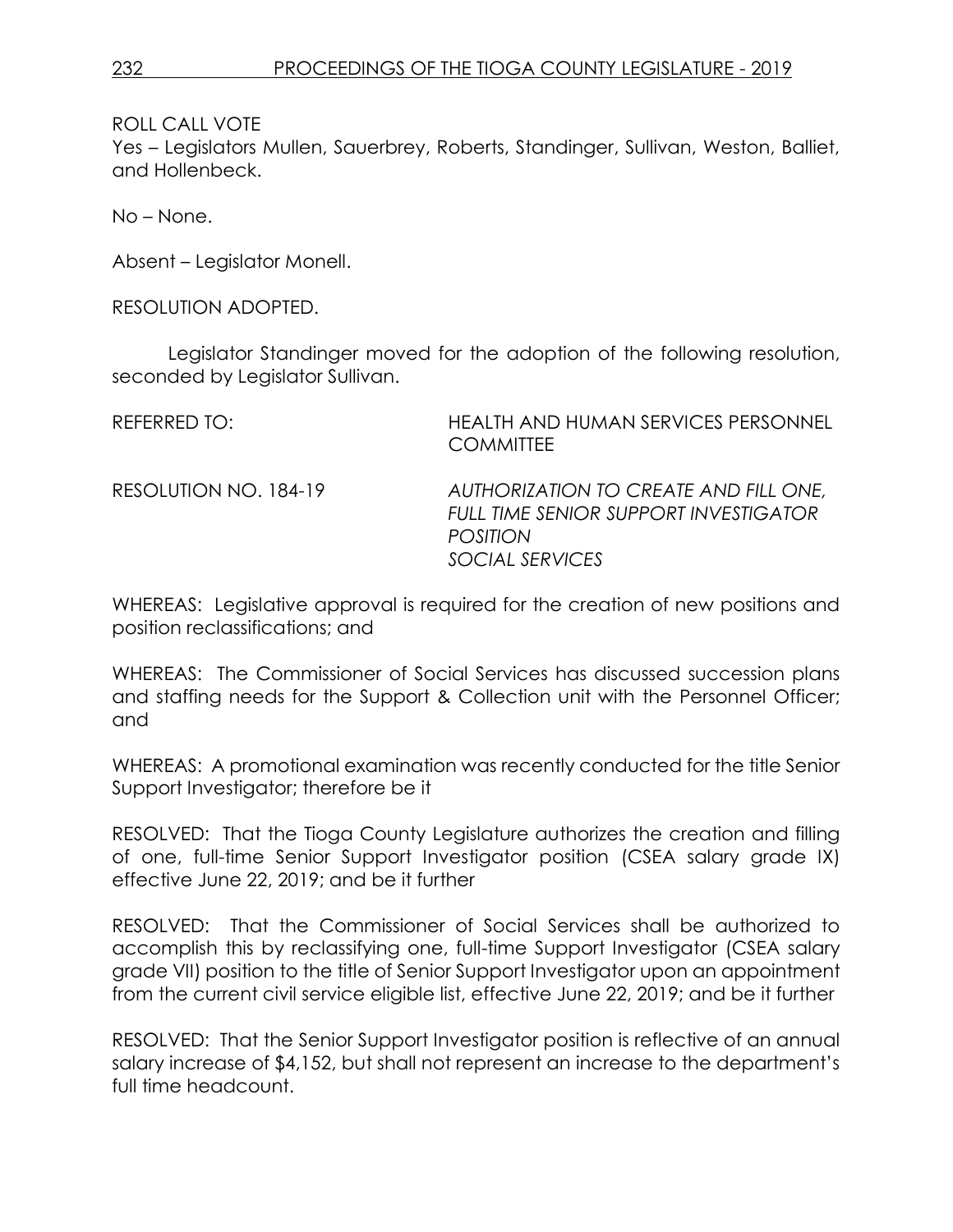ROLL CALL VOTE

Yes – Legislators Mullen, Sauerbrey, Roberts, Standinger, Sullivan, Weston, Balliet, and Hollenbeck.

No – None.

Absent – Legislator Monell.

RESOLUTION ADOPTED.

Legislator Standinger moved for the adoption of the following resolution, seconded by Legislator Sullivan.

| REFERRED TO:          | HEALTH & HUMAN SERVICES COMMITTEE<br>PERSONNEL COMMITTEE   |
|-----------------------|------------------------------------------------------------|
| RESOLUTION NO. 185-19 | CREATE AND FILL CLERK (SEASONAL) POSITION<br>PUBLIC HEALTH |

WHEREAS: In order to maintain service delivery due to summer vacation coverage, the Public Health Department has identified the need to employ a temporary clerical position during the summer; and

WHEREAS: Public Health has funds available in the 2019 budget due to position vacancies to cover the expenditures of such employment; therefore be it

RESOLVED: That the Public Health Director is hereby authorized to create and fill one (1) temporary full-time Clerk (Seasonal) position effective June 24, 2019 through August 31, 2019 at an hourly rate range of \$12.10 to \$12.20.

ROLL CALL VOTE

Yes – Legislators Mullen, Sauerbrey, Roberts, Standinger, Sullivan, Weston, Balliet, and Hollenbeck.

No – None.

Absent – Legislator Monell.

RESOLUTION ADOPTED.

Legislator Hollenbeck made a motion to have the following late-filed resolutions considered, seconded by Legislator Sullivan with Legislator Monell being absent and carried.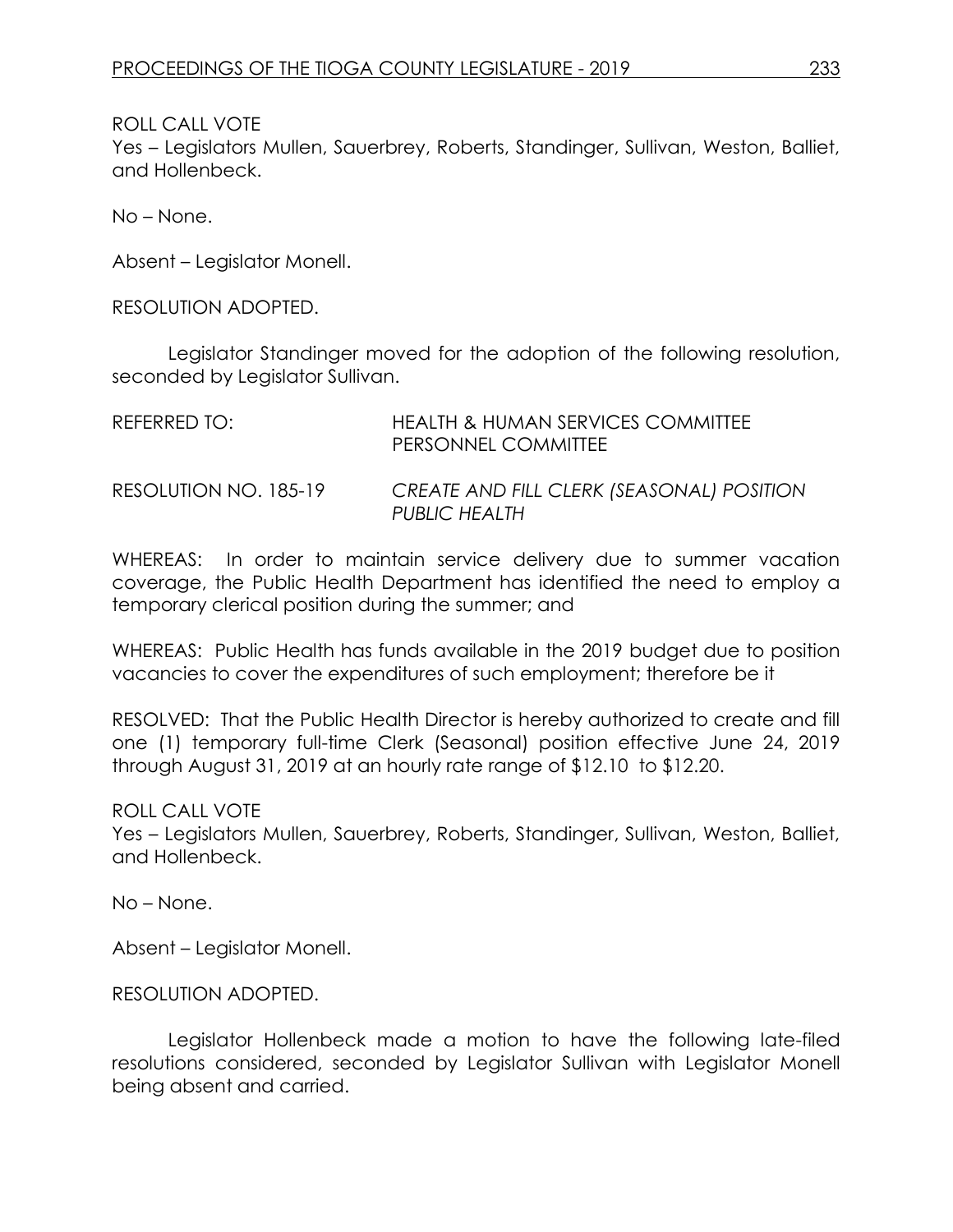Legislator Hollenbeck moved for the adoption of the following resolution, seconded by Legislator Sullivan.

| REFERRED TO:          | FINANCE/LEGAL COMMITTEE                                                                             |
|-----------------------|-----------------------------------------------------------------------------------------------------|
| RESOLUTION NO. 186-19 | AMEND EMPLOYEE HANDBOOK<br>SECTION IV. PERSONNEL RULES –<br><b>SUBSECTION K. NON-UNION BENEFITS</b> |

WHEREAS: There is a need to clarify eligibility for health insurance for a newly created non-union position; and

WHEREAS: The Employee Handbook Section IV. Personnel Rules – Subsection k. Non-Union Benefits Section 5 stipulates the eligibility; therefore be it

RESOLVED: That the Employee Handbook Section IV. Personnel Rules – Subsection k. Non-Union Benefits be amended as follows: Effective June 12, 2019, the "Eligibility" paragraph in Section 5 shall read as follows:

"Eligibility: All full-time employees, Elected Officers (except Coroners), parttime Attorneys (except those in the Treasurer's Office and the 3rd Assistant County Attorney) and part-time Dentists are eligible to participate in the Health/Dental/Vision programs."

and be it further

RESOLVED: That the remainder of the Employee Handbook is unchanged.

#### ROLL CALL VOTE

Yes – Legislators Mullen, Sauerbrey, Roberts, Standinger, Sullivan, Weston, Balliet, and Hollenbeck.

No – None.

Absent – Legislator Monell.

RESOLUTION ADOPTED.

Legislator Sullivan moved for the adoption of the following resolution, seconded by Legislator Hollenbeck.

REFERRED TO: LEGAL COMMITTEE HEALTH & HUMAN SERVICES COMMITTEE